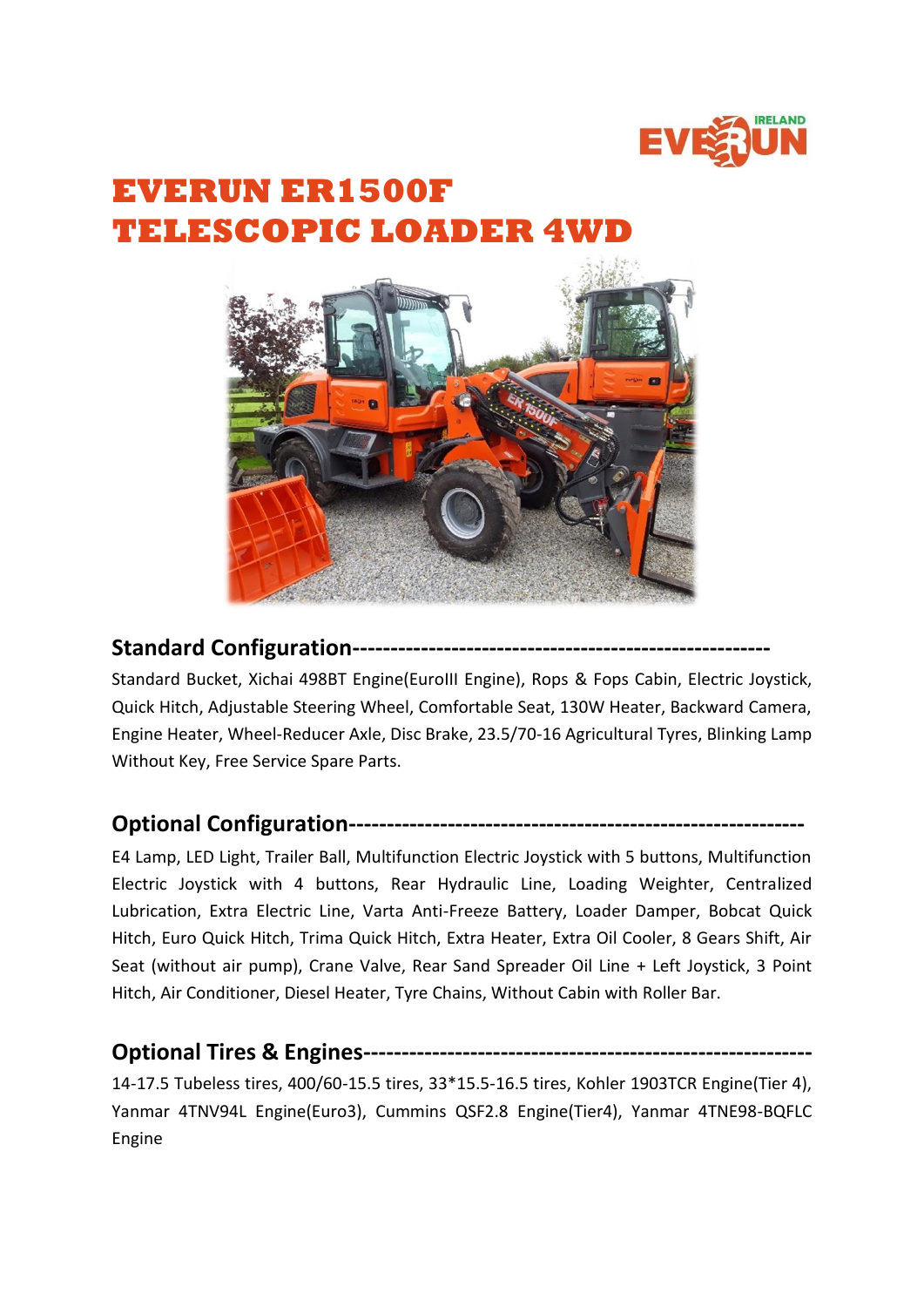# **Vehicle Parameters----------------------------------------------------------------**

| <b>ENGINE</b>      |                                                                       |                                                                         |                                              |
|--------------------|-----------------------------------------------------------------------|-------------------------------------------------------------------------|----------------------------------------------|
| <b>Model</b>       | Xichai A498BT1                                                        | <b>Rated speed</b>                                                      | 2400 r/pm                                    |
| <b>Engine Type</b> | In-line<br>arrangement,<br>water cooled, four-<br>cycle diesel engine | Fuel consumption ratio<br><b>Standard</b><br>working<br>in<br>condition | 230g/kW.h                                    |
| <b>Rated power</b> | 37kW (50.32 HP)                                                       | <b>Transmission system</b>                                              | Hydraulic converter<br>+ drive shaft + axles |

#### **BUCKET**

| <b>Bucket type</b>  | Heavy duty bolt on Rated load<br>teeth |                        | $1500$ $kg$<br>attachment | including |
|---------------------|----------------------------------------|------------------------|---------------------------|-----------|
| <b>Bucket width</b> | 1700mm                                 | <b>Bucket capacity</b> | 0.65 <sup>3</sup>         |           |

| <b>OVERALL DIMENSIONS</b>                   |                    |                            |        |
|---------------------------------------------|--------------------|----------------------------|--------|
| Overall length (bucket on 5037mm<br>ground) |                    | <b>Overall Height</b>      | 2551mm |
| <b>Overall Width</b>                        | 1850 <sub>mm</sub> | <b>Max. Lifting Height</b> | 4105mm |

| <b>OPERATING</b>       |                                                            |                      |                                                            |
|------------------------|------------------------------------------------------------|----------------------|------------------------------------------------------------|
| <b>SPECIFICATIONS</b>  |                                                            |                      |                                                            |
| <b>Steering System</b> | Articulated<br>frame<br>hydraulic<br>with<br>powersteering | Min. turning radius  | 4950mm                                                     |
| <b>Driving System</b>  | <b>Hydraulic</b><br>converter, 4-wheel<br>drive            | <b>Other</b>         | Quick<br>coupling<br>joystick,<br>system;<br>self-levering |
|                        |                                                            |                      |                                                            |
| <b>BRAKE SYSTEM</b>    |                                                            |                      |                                                            |
| <b>Service Brake</b>   | Four<br>wheel<br>hydraulic<br>spread-<br>shoed brake       | <b>Parking Brake</b> | Hand operated                                              |
| <b>TYRE</b>            |                                                            |                      |                                                            |
| <b>Model</b>           | 23.5/70-16 Tyre                                            | Width                | 340mm                                                      |
| <b>Diameter</b>        | 900mm                                                      |                      |                                                            |
| Wheelbase              | 2140mm                                                     |                      |                                                            |